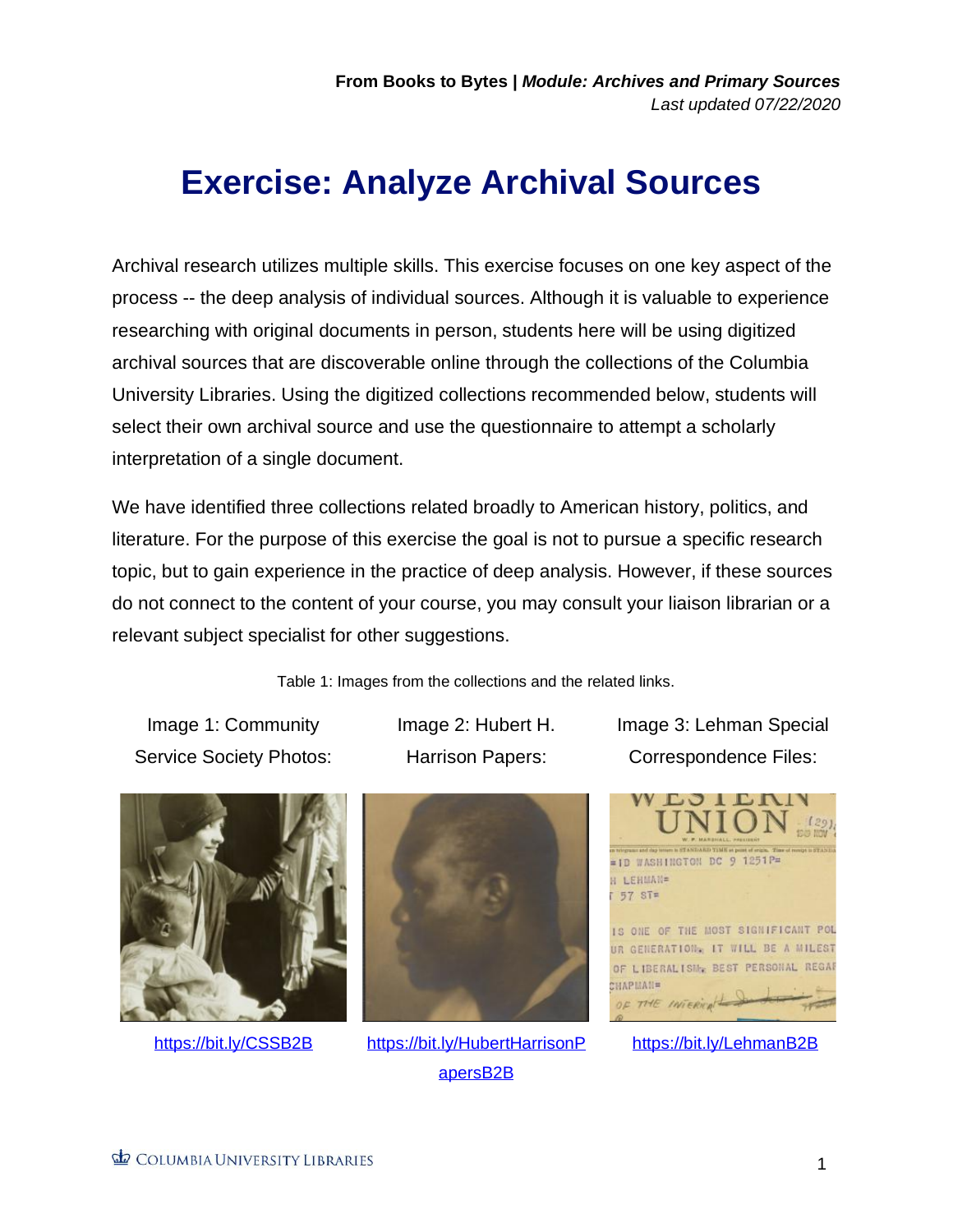If you already have a research topic/question, you might consider searching for an archival document that engages some of the key words, people, or issues that have already come up for you in your reading and research. If you do not have a research direction, or are using this as an exercise to deepen your skills in archival analysis, consider selecting a broad theme that will produce a wide range of results. Some examples include: education, empire/imperialism, civil rights, pollution.

The collections can be explored by browsing, searching, or sorting by names and formats. Students should experiment with these various discovery tools before settling on their document for the assignment.